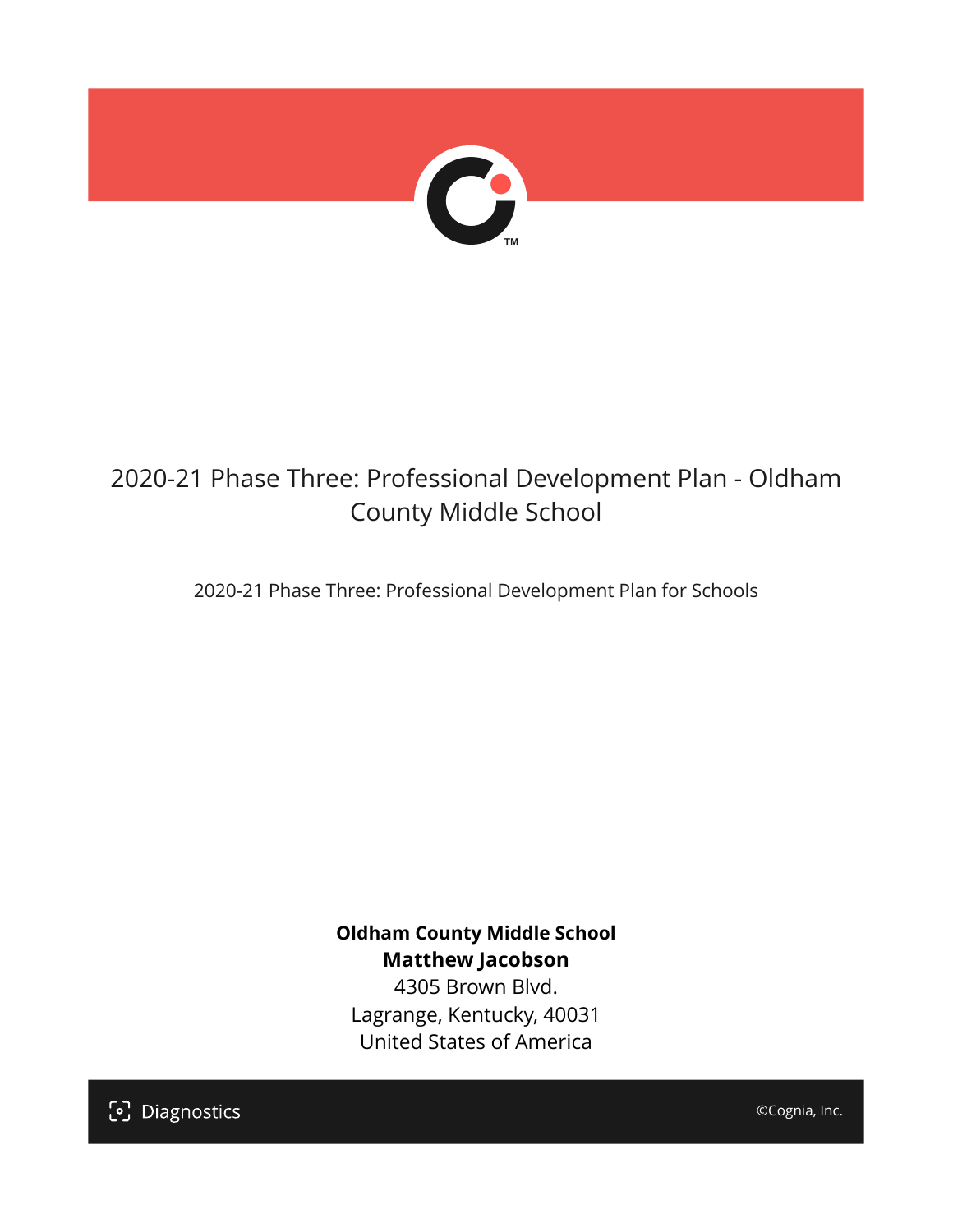2020-21 Phase Three: Professional Development Plan for Schools - 2020-21 Phase Three: Professional Development Plan - Oldham

County Middle School - Generated on 01/12/2021

Oldham County Middle School

## **Table of Contents**

[3](#page-2-0) [2020-21 Phase Three: Professional Development Plan for Schools](#page-2-0)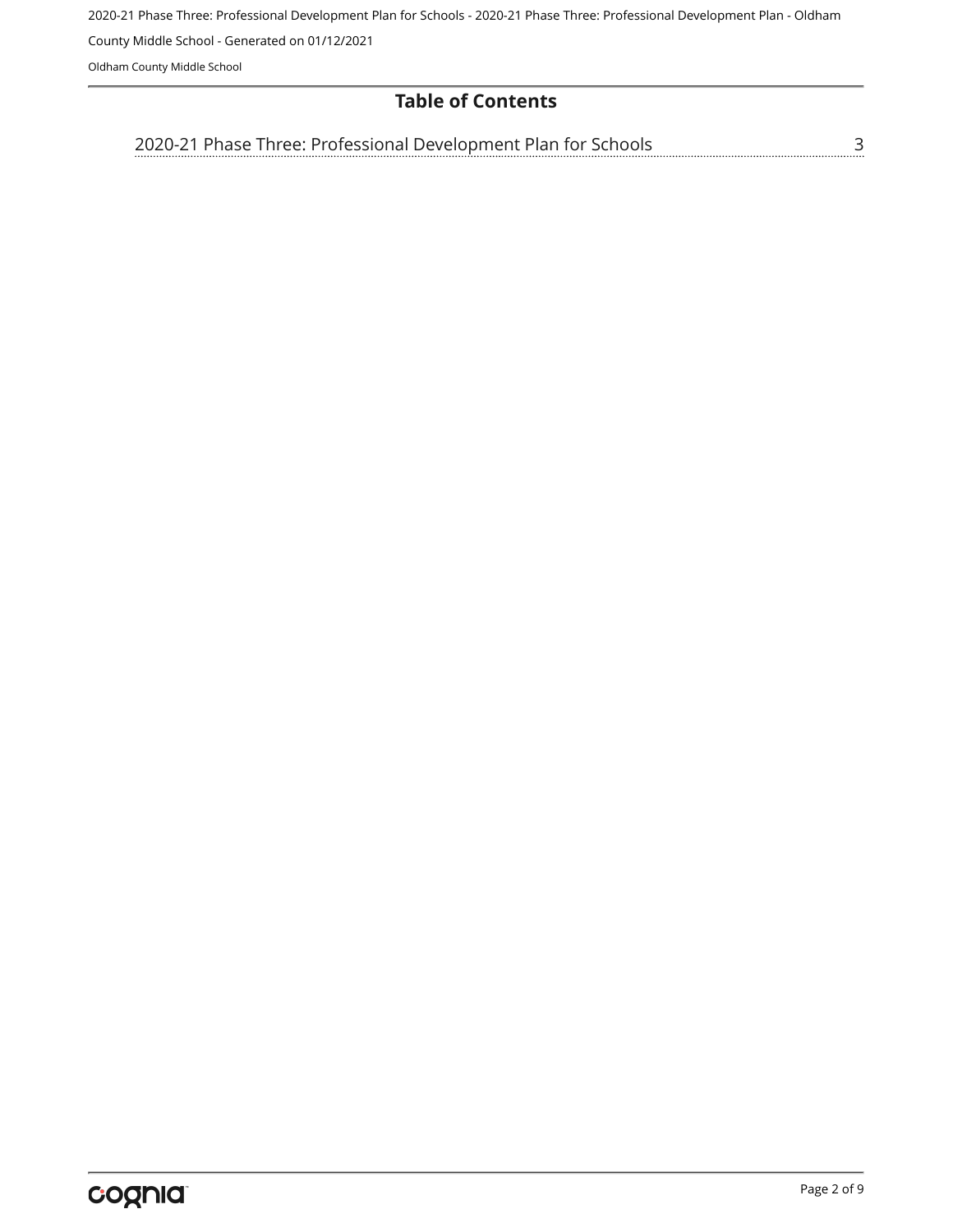2020-21 Phase Three: Professional Development Plan for Schools - 2020-21 Phase Three: Professional Development Plan - Oldham County Middle School - Generated on 01/12/2021 Oldham County Middle School

## <span id="page-2-0"></span>**2020-21 Phase Three: Professional Development Plan for Schools**

The purpose of this diagnostic is to support the school in designing and implementing a professional development plan that aligns to the goals established in KRS 158.6451 and the local needs assessment. The basis of the professional development plan aligns to [704 KAR 3:035,](https://apps.legislature.ky.gov/Law/kar/704/003/035.pdf) which states the following:

Annual Professional Development Plan:

Section 2. Each local school and district shall develop a process to design a professional development plan that meets the goals established in KRS 158.6451 and in the local needs assessment. A school professional development plan shall be incorporated into the school improvement plan and shall be made public prior to the implementation of the plan. The local district professional development plan shall be incorporated into the district improvement plan and posted to the local district Web site prior to the implementation of the plan.

Section 3. Each school and local district professional development plan shall contain the following elements:

1. A clear statement of the school or district mission

2. Evidence of representation of all persons affected by the professional development plan

3. A needs assessment analysis

4. Professional development objectives that are focused on the school or district mission, derived from the needs assessment, and specify changes in educator practice needed to improve student achievement; and

5. A process for evaluating impact on student learning and improving professional learning, using evaluation results

1. What is the school's mission?

Oldham County Middle School's Mission is ensure high levels of learning for ALL students in ALL classes at OCMS. This has been the school's mission for quite some time. The previous principal had plans to work on revising the mission but left before it could be completed. We will continue with this mission for now as it represents high expectations for every single student in our school.

2. The needs assessment provides the framework for **all** schools to clearly identify their most critical areas for improvement that will be addressed in the planning process through the development of goals, objectives, strategies and activities.

Based on the most critical areas for improvement identified in the completed needs assessment per [703 KAR 5:225](https://apps.legislature.ky.gov/law/kar/703/005/225.pdf) (3), what are the school's **top two priorities** for professional development that support continuous improvement?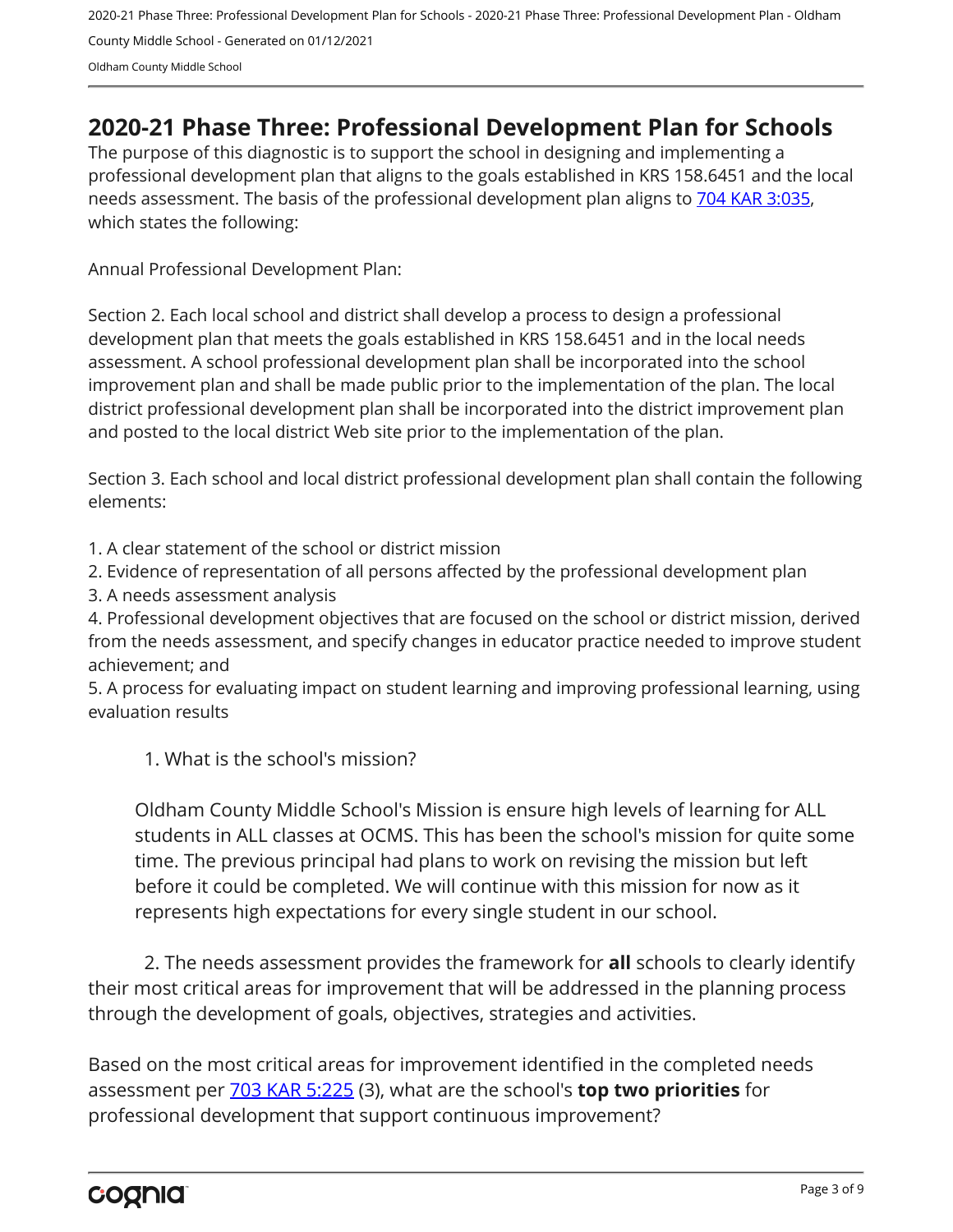2020-21 Phase Three: Professional Development Plan for Schools - 2020-21 Phase Three: Professional Development Plan - Oldham County Middle School - Generated on 01/12/2021

Oldham County Middle School

Based on the Needs Assessment, it is clear that we have many growth areas as a building. We need to continue the work of improving our abilities to teach students essential standards that are tied directly to assessments. This includes Novice Reduction, closing the gap for our Gap groups and increasing the number of students who score Proficient and Distinguished on assessments. In order to accomplish those things we need to raise the level of instruction for ALL students, in EVERY classroom. Our top two priorities for PD are to increase the rigor level of instruction in all classrooms and continue to build on the PLC process at OCMS. Specifically the questions of, "how do we know when they've learned it?" and "how do we respond when students haven't learned?" There are sections of students that we do a good job of on these questions, but based on our growth area we have struggled in the areas of EL and ECS students, specifically.

3. How do the identified **top two priorities** of professional development relate to school goals?

We want to see continuous improvement in all areas for all students at OCMS. Our goal is to provide an individualized, appropriate education for all of our students. The key to providing this is to have outstanding instruction for all students at the Tier 1 level, or in other words, the instruction that ALL students receive. Once all students receive quality instruction, we then must use our assessments that are tied to standards to determine students who need additional support and those who need enrichment because they've already mastered the standards.

4a. For the first priority need, what are the specific objectives for the professional development aligned to the school goal(s)? Consider the long and short term changes that need to occur in order to meet the goal.

1st Priority: Increase the rigor level for all students in all classrooms at OCMS. Objective 1: OCMS will develop and identify Core Instructional Strategies that are researched based and proven to enhance the rigor level of classroom instruction. All teachers will be trained in these teaching strategies, these strategies will serve as a "menu" of options for how teachers carry out their daily instruction. Objective 2: All teachers will complete a review of assessments for DOK/Rigor Level to ensure they are tied directly to standards and at a level that is rigorous and appropriate for students. Teachers will be supported in building their assessments prior to units of instruction to ensure they meet the rigorous level of instruction.

4b. What are the intended results? (student outcomes; educator beliefs, practices, etc.)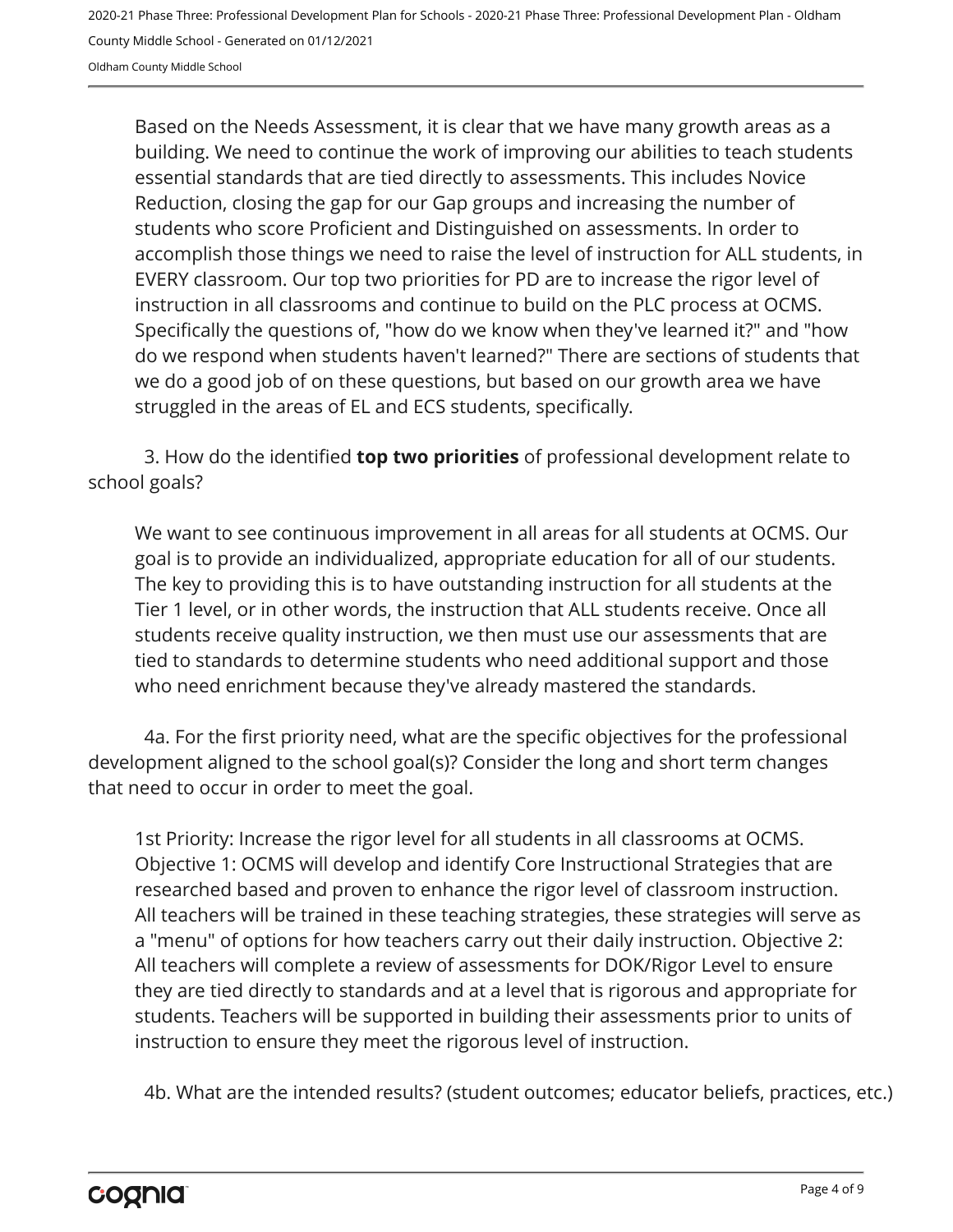2020-21 Phase Three: Professional Development Plan for Schools - 2020-21 Phase Three: Professional Development Plan - Oldham

County Middle School - Generated on 01/12/2021

Oldham County Middle School

Intended Outcomes: 1. All students benefit from increased focus on instruction and increased rigor in the classroom. We would see this through our assessment data (increased P/D%, decreased Novice%, decrease in Gap). 2. All teachers at OCMS will have a variety of highly effective instructional strategies to implement in their classrooms. These strategies are research based and proven to improve student outcomes. 3. All assessments are aligned with essential standards and at a DOK level that challenges students. These assessments will give teachers appropriate data to quickly identify students who need additional teaching. These assessments should also give teachers an indication on how effective their instruction is.

4c. What will be the indicators of success? Consider the completed actions or markers that need to occur that would indicate the goals and objectives have been achieved.

Indicators of Success: 1. MAP and KPREP scores - Novice reduction, P/D% increased, Gap closure. 2. Classroom walkthrough data to indicate that new, rigorous teaching strategies are being implemented. 3. Completion of assessment review for rigor and DOK level, system in place for identifying students who need additional support.

4d. Who is the targeted audience for the professional development?

1. Oldham County Middle School staff

4e. Who is impacted by this component of professional development? (students, teachers, principals, district leaders, etc.)

Teachers, students, principals

4f. What resources are needed to support the professional development? (staff, funding, technology, materials, time, etc.)

-The majority of this component of PD will be developed by OCMS staff but also potentially district support. -No funding required unless instructional strategy materials need to be purchased and paying teachers for their time in planning PD for OCMS. -Technology required is already at OCMS.

4g. What ongoing supports will be provided for professional development implementation? (coaching, professional learning communities, follow up, etc.)

Coaching of teachers through the process of implementing new instructional strategies and reviewing assessments for DOK/rigor level. Follow-up will take place through working with individual PLC's and classroom walkthroughs/observations.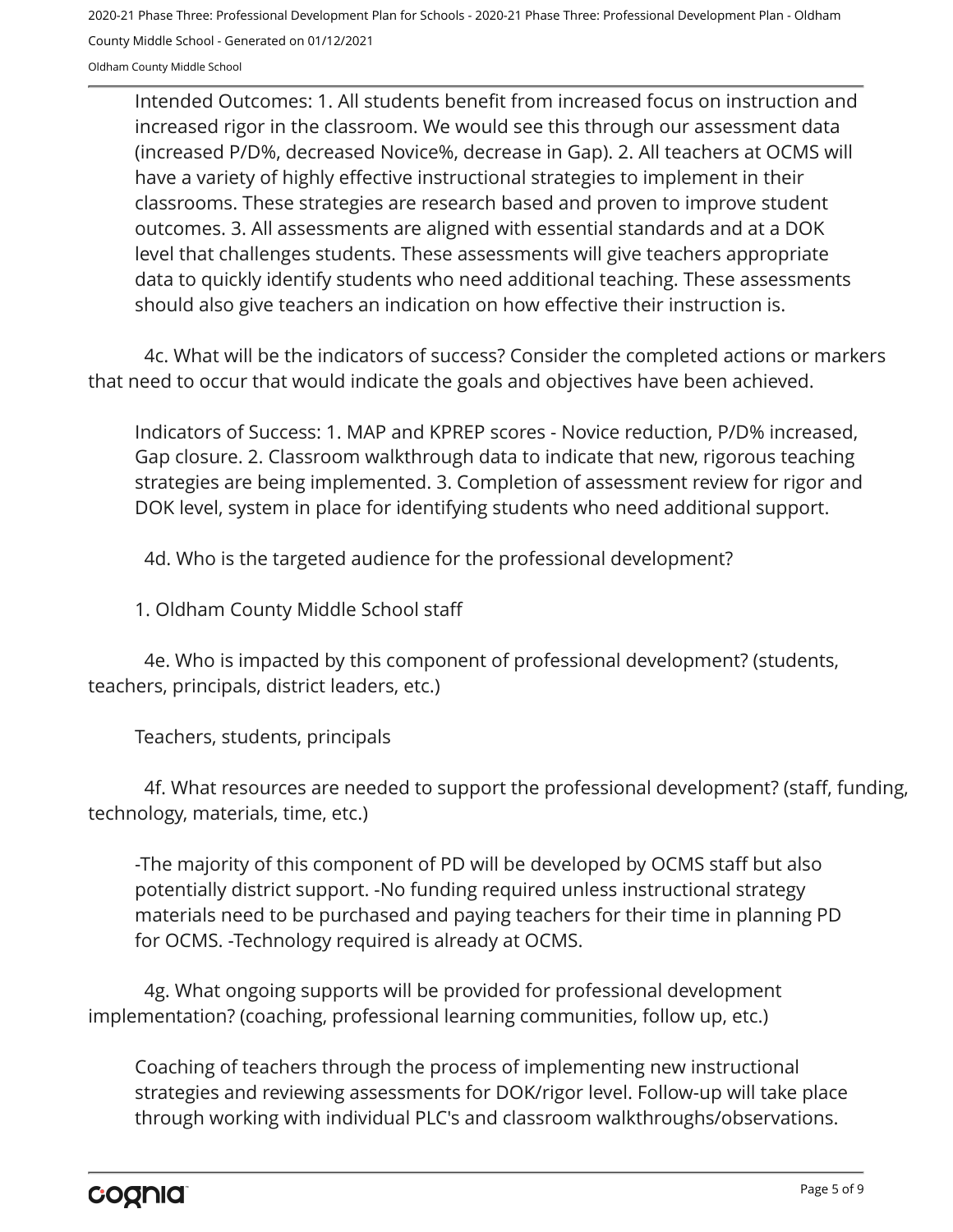2020-21 Phase Three: Professional Development Plan for Schools - 2020-21 Phase Three: Professional Development Plan - Oldham County Middle School - Generated on 01/12/2021 Oldham County Middle School

4h. How will the professional development be monitored for evidence of implementation? Consider data (student work samples, grade-level assessments, classroom observations, etc.) that will be gathered, persons responsible and frequency of data analysis.

1. Review of student assessments, data provided from assessments, review of the intervention process already implemented at OCMS. 2. Classroom walkthroughs and PLC work-time. 3. Review of both formative, summative and standardized assessment data to measure for growth. Person's responsible for for review are OCMS administrators, Literacy coach, and interventionists. Frequency of data analysis varies depending on availability of the data and specific target.

5a. For the second priority need, what are the specific objectives for the professional development aligned to the school goal(s)? Consider the long and short term changes that need to occur in order to meet the goal.

2nd Priority: Increase the capacity of our PLC's, specifically the questions of, "how do we know when they've learned it?" and "how do we respond when students haven't learned?" There are sections of students that we do a good job of on these questions, but based on our growth area we have struggled in the areas of EL and ECS students, specifically. Objective 1: Teachers will receive instruction and support on creating assessments that are rigorous, tied to standards and are conducive to data review. Teachers will use this data to quickly identify students who "haven't learned". Objective 2: Continue to modify and enhance out levels of support for students who haven't learned material through REP time, intervention classes and ECS/EL support.

5b. What are the intended results? (student outcomes; educator beliefs, practices, etc.)

Student outcomes: Increased targeting on students who need tier 2 and 3 support and increased opportunities for those students to achieve at a level that is consummate with their peers. Gap students are able to receive more specific and targeted instruction specifically aligned to the standards that they haven't learned. Educator beliefs/practices: Teachers will be more intentional in building their assessments which are tied directly to standards. Teachers will then have a system in place to evaluate these assessments to get a clear picture of students who have met the standard and those that haven't. Teachers will also be focused on our ECS/ EL students to help close the Gap in their learning.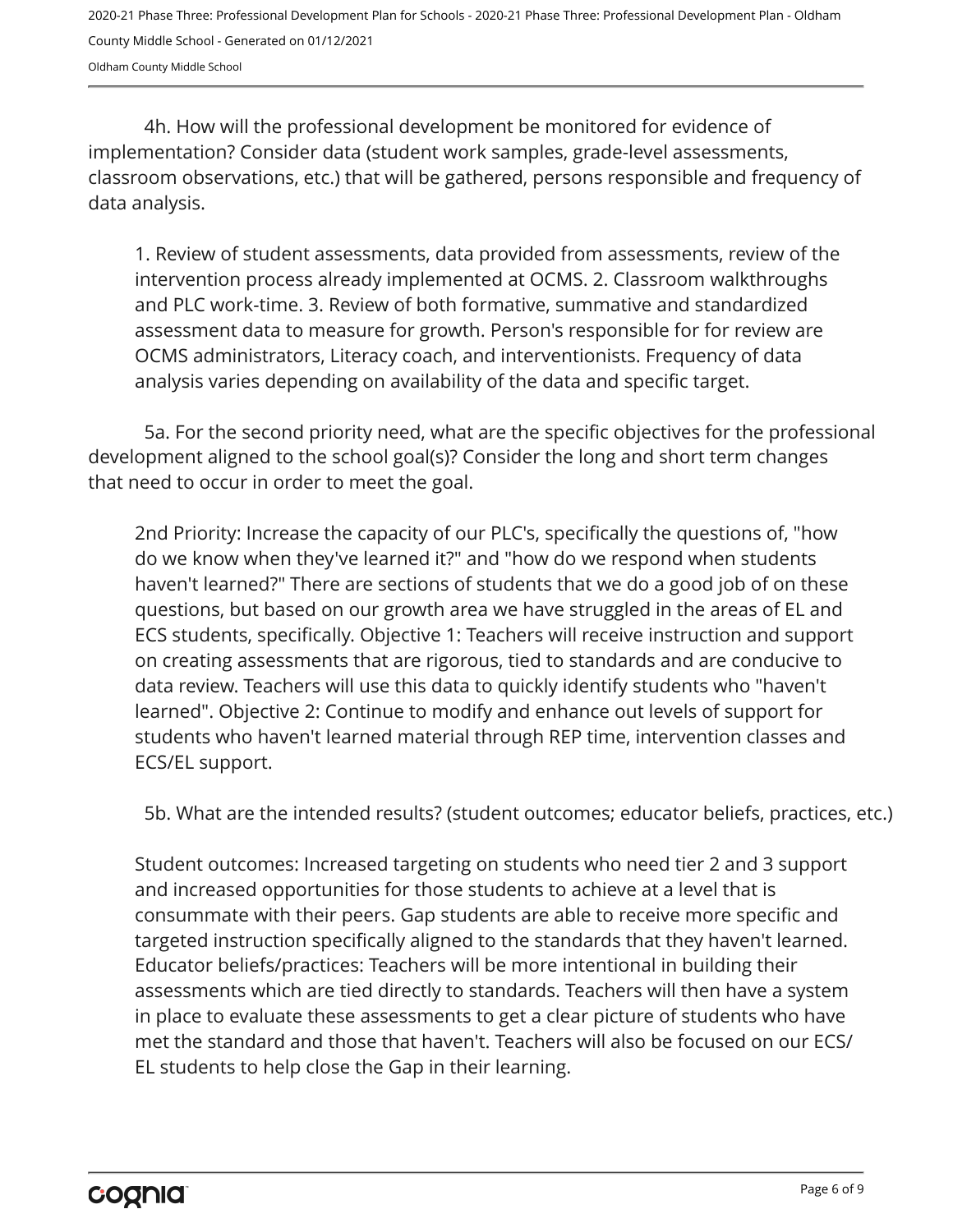2020-21 Phase Three: Professional Development Plan for Schools - 2020-21 Phase Three: Professional Development Plan - Oldham County Middle School - Generated on 01/12/2021

Oldham County Middle School

5c. What will be the indicators of success? Consider the completed actions or markers that need to occur that would indicate the goals and objectives have been achieved.

It will be important to see the number of students who are not meeting standards in classes. If we are using researched based strategies as in priority one and intervening quickly with students, we should have less students in tier 2 interventions. We will also be able to evaluate our ECS and EL MAP and KPREP scores for improvement.

5d. Who is the targeted audience for the professional development?

OCMS teachers and staff

5e. Who is impacted by this component of professional development? (students, teachers, principals, district leaders, etc.)

Students, teachers, principals and district EL staff. Our EL population continues to grow at OCMS, we need to grow in our professional capacity to meet their needs.

5f. What resources are needed to support the professional development? (staff, funding, technology, materials, time, etc.)

-The majority of this component of PD will be developed by OCMS staff but also potentially district support. -No funding required unless instructional strategy materials need to be purchased and paying teachers for their time in planning PD for OCMS. -Technology required is already at OCMS.

5g. What ongoing supports will be provided for professional development implementation? (coaching, professional learning communities, follow up, etc.)

Coaching and PD for all teachers, classroom walkthroughs and data collection school-wide, continued work on growing our capacity with PLC's and time built into the school year to allow teachers the time to work through this professional growth.

5h. How will the professional development be monitored for evidence of implementation? Consider data (student work samples, grade-level assessments, classroom observations, etc.) that will be gathered, persons responsible and frequency of data analysis.

1. Review of student assessments, data provided from assessments, review of the intervention process already implemented at OCMS. 2. Classroom walkthroughs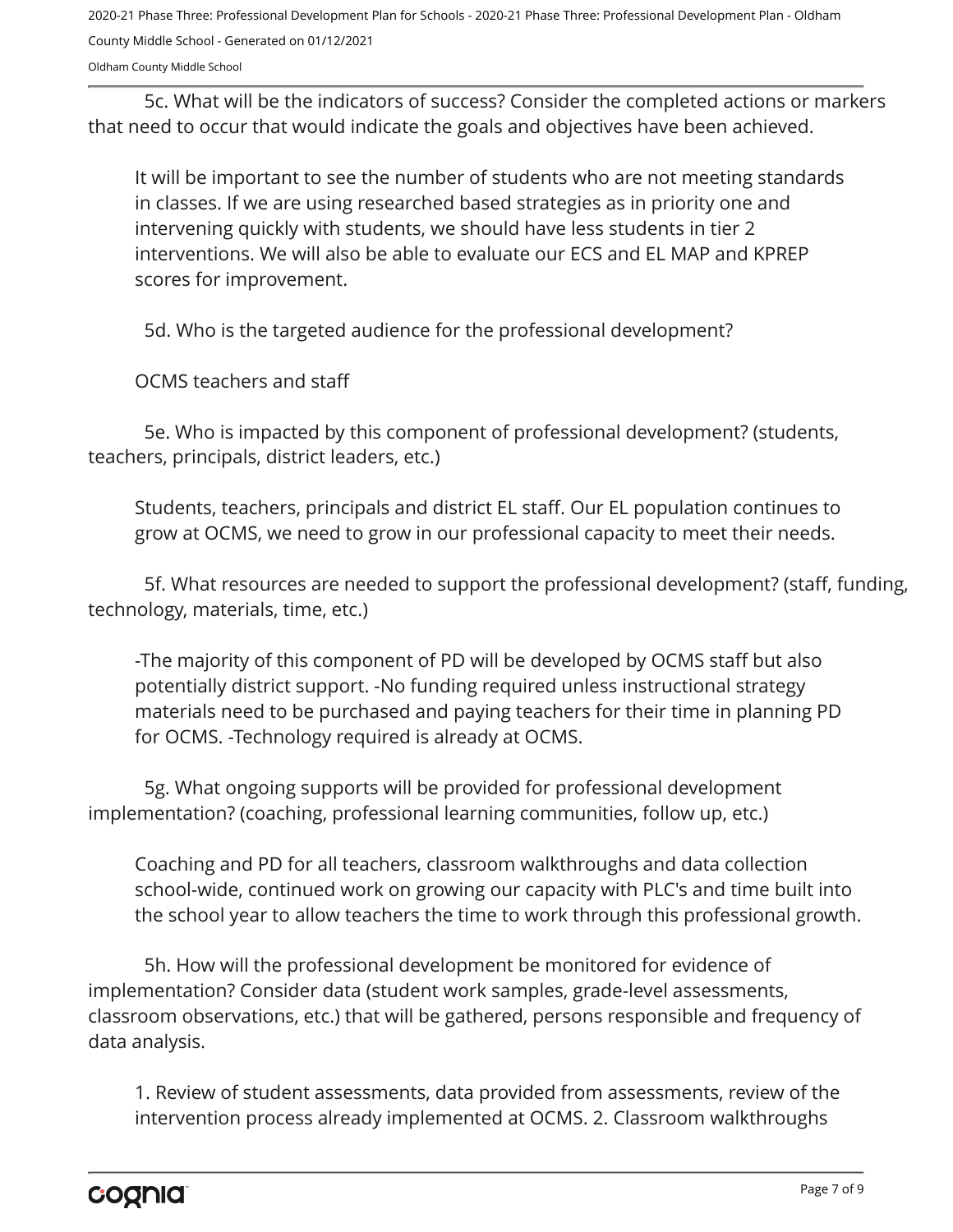2020-21 Phase Three: Professional Development Plan for Schools - 2020-21 Phase Three: Professional Development Plan - Oldham County Middle School - Generated on 01/12/2021

Oldham County Middle School

and PLC work-time. 3. Review of both formative, summative and standardized assessment data to measure for growth. Person's responsible for for review are OCMS administrators, Literacy coach, EL staff and interventionists.

6. Optional Extension: If your school has identified additional professional development priorities that you would like to include, you may upload an attachment with the answers to question 3 and a-h as seen in questions 4 and 5. If you do not wish to include an optional extension, please list N/A in the space provided below.

Based on KPREP scores from the 18/19 school year, OCMS identified writing as a growth area, building-wide. This current year, it has been difficult to work on increasing our capacity in writing instruction due to COVID. OCMS teachers will take part in PD that will impact their effectiveness in writing instruction across all contents in the Spring of 2021. It is possible that we will not have KPREP testing in the Spring and without that we will not have school-wide data in writing. It is likely that we will continue this work into next year.